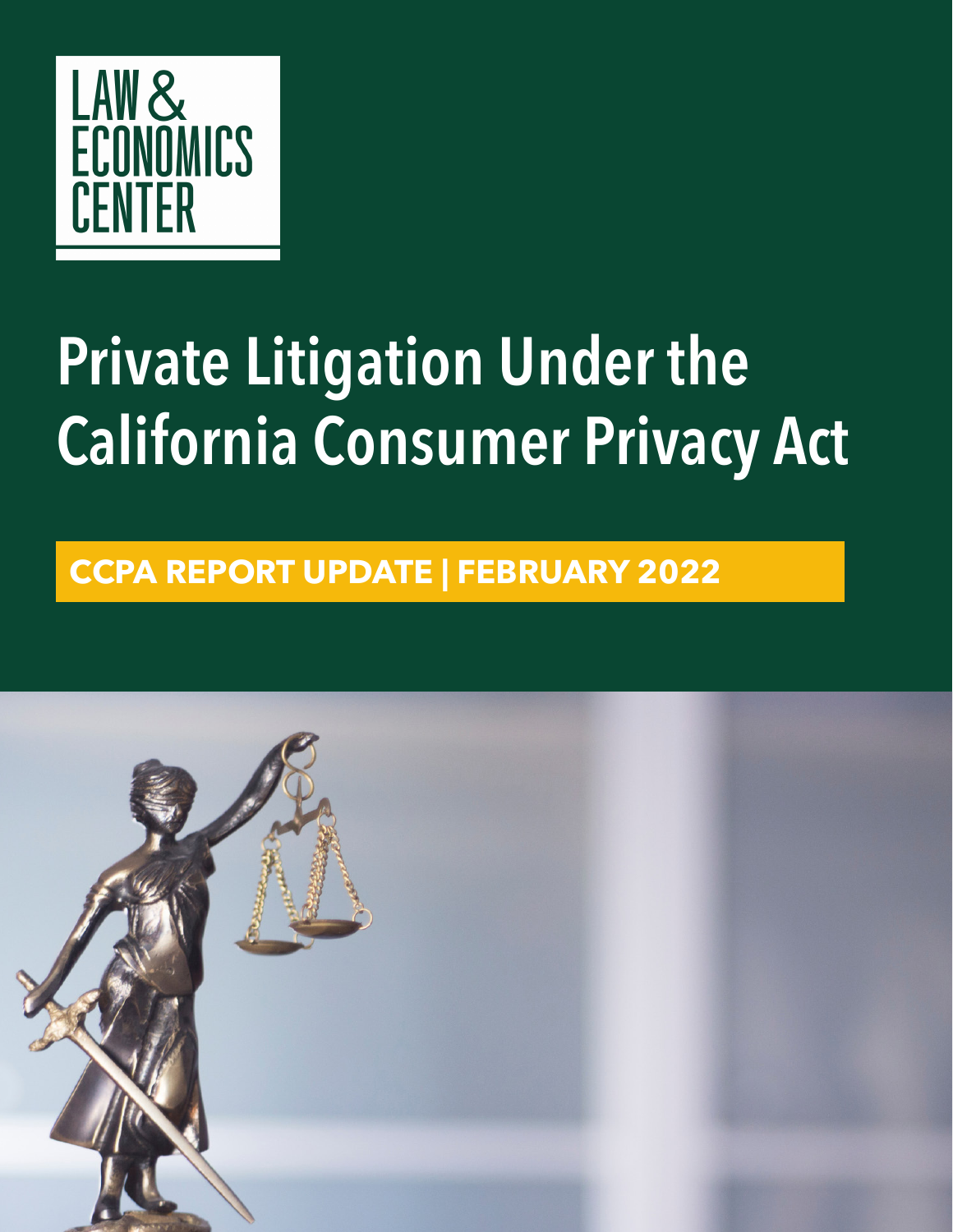## **ABOUT US**

Since its inception in 1974, the Law & Economics Center has played a critical role as a leader in law and economics research and education. The LEC recognizes both the importance of timely, relevant, and unassailable research on public policy issues as well as the necessity of communicating research findings to those who are directly shaping our country's public policy discussions. With research divisions devoted to top-quality legal policy analysis and educational arms reaching out to judges, attorneys general, and other policymakers, the LEC is uniquely equipped to positively affect national policy outcomes.

The generous support of individuals, foundations, and corporations makes all LEC activities possible. A current list of LEC donors may be found on our website at www.masonlec.org

The mission of the Program on Economics & Privacy (PEP) is to promote the sound application of economic analysis to issues surrounding the digital information economy through original research, policy outreach, and education. The PEP is dedicated to studying the economic tradeoffs inherent to privacy, data security, and other digital information debates, and to produce relevant and original research and education programs for policymakers.

#### *Acknowledgements*

James C. Cooper was the principal investigator, and Jacob Hopkins provided invaluable research assistance in preparing this report.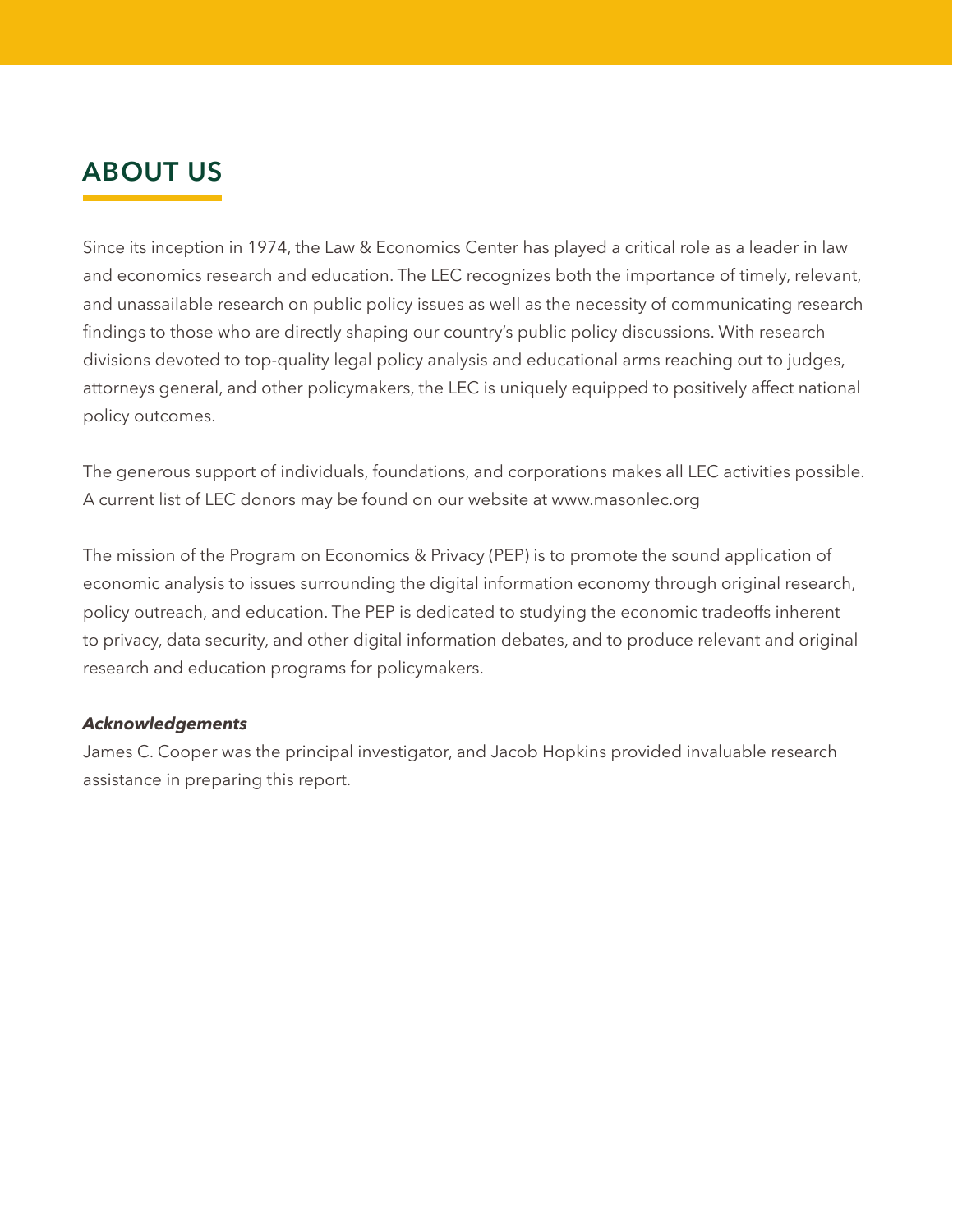# **Private Litigation Under the California Consumer Privacy Act**

**A REPORT BY**

Program on Economics & Privacy Law & Economics Center George Mason University, Antonin Scalia Law School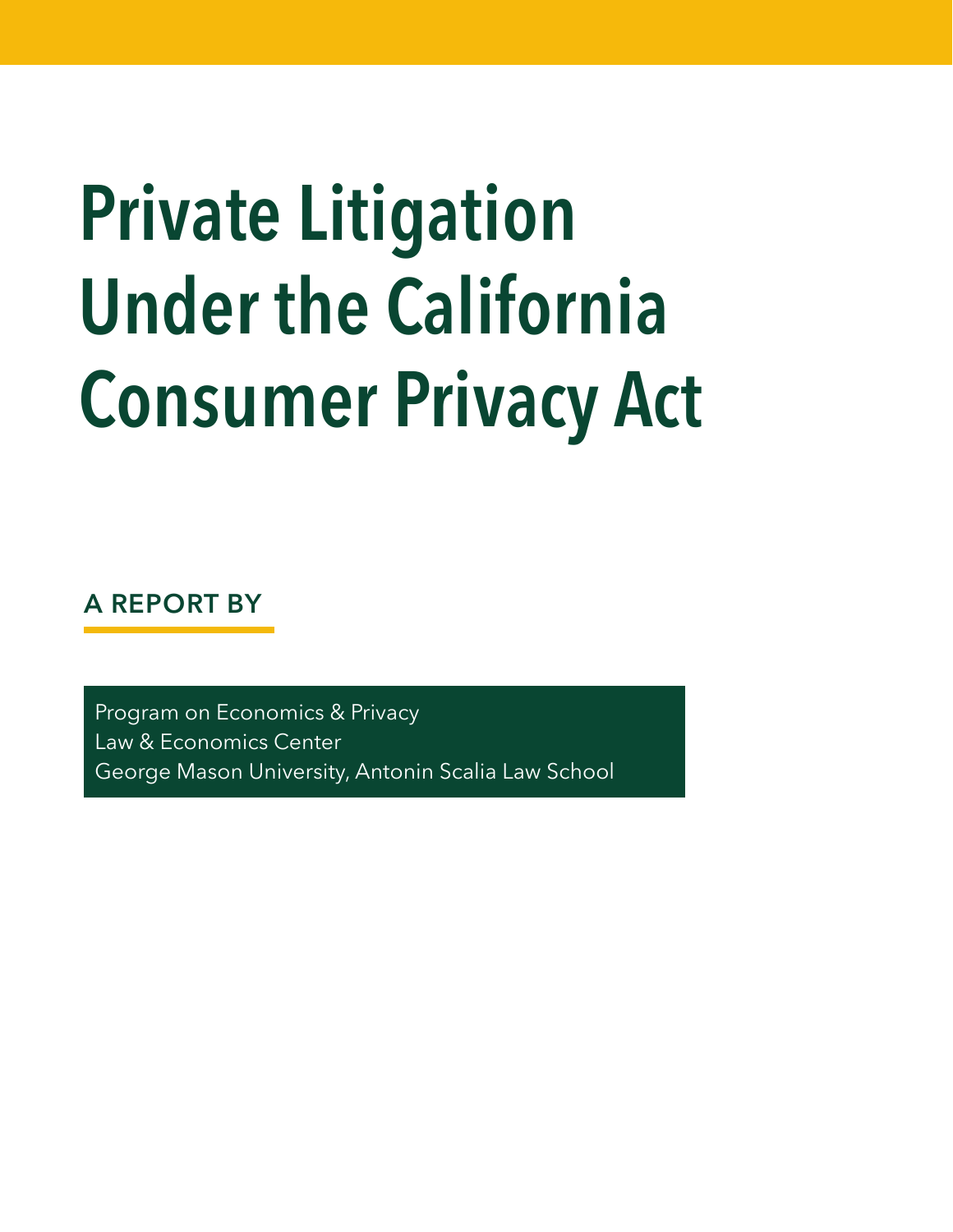## **TABLE OF CONTENTS**

| Introduction & Executive Summary    |  |
|-------------------------------------|--|
| Number of Cases and Types of Claims |  |
| Venue                               |  |
| Disposition                         |  |
| Conclusion                          |  |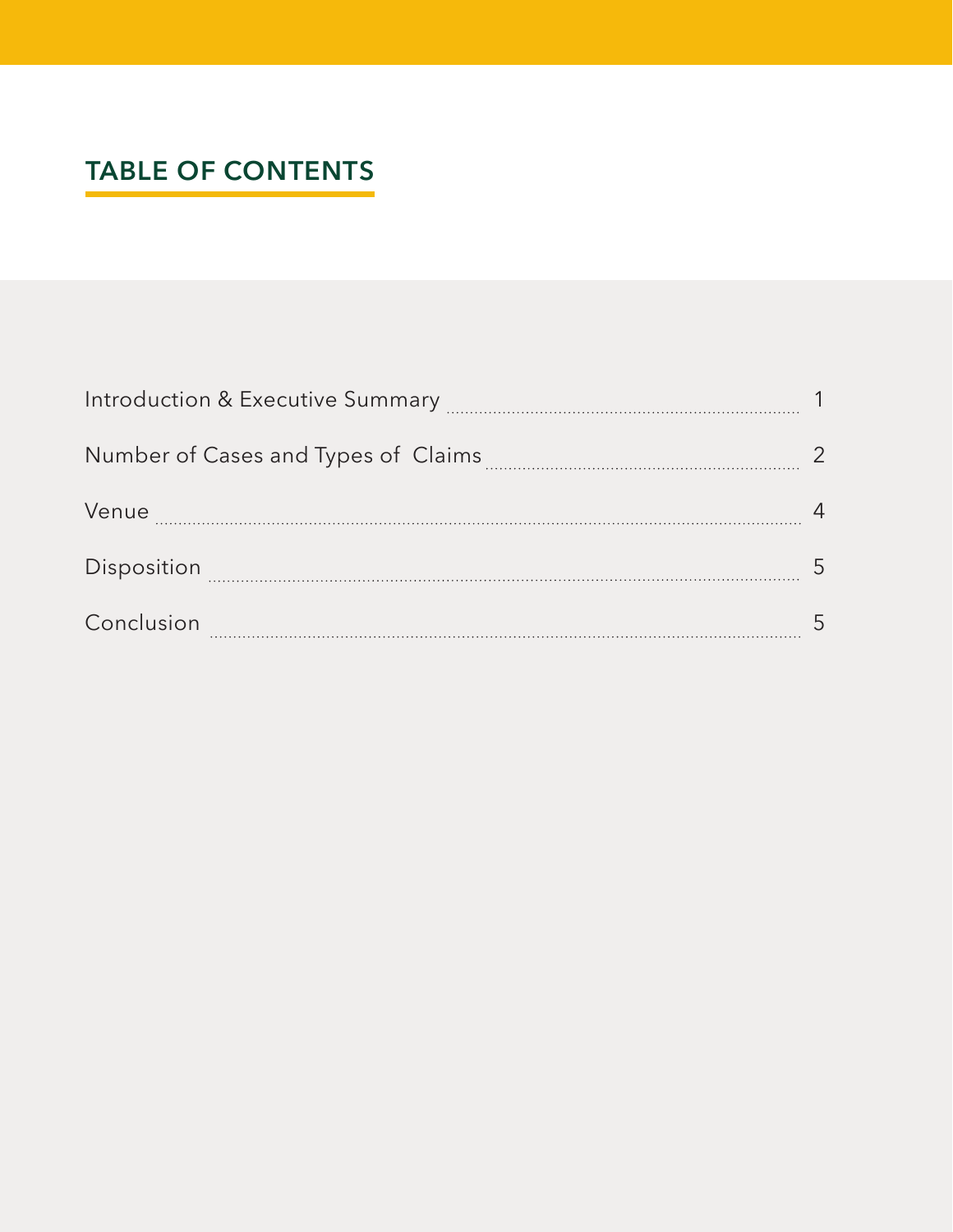### **INTRODUCTION & EXECUTIVE SUMMARY**

The California Consumer Privacy Act (CCPA) went into effect on January 1, 2020. Broadly, the CCPA is designed to protect consumers' privacy by making the collection and use of consumer data more transparent, and giving consumers the right to prevent companies from sharing their data with third parties. Although these core privacy provisions are enforced exclusively by the California Attorney General, the CCPA also provides a private right of action when a business's failure to implement "reasonable security practices and procedures" results in the theft of personal information.<sup>1</sup>

In 2021, the Program on Economics & Privacy issued its initial report, *Private Litigation Under the California Consumer Privacy Act*, which examined private CCPA cases filed from its effective date (January 2020) through the first quarter of 2021.<sup>2</sup> This new Report provides data on private actions filed under the CCPA from April 1, 2021 through December 31, 2021, and highlights developments in cases covered in the 2021 Report.

Among the key findings are:

• 55 new private actions were filed from April 1, 2021 to the end of 2021, bringing the total number of private CCPA actions filed since its inception to 138.

• The Southern District of California is the most popular venue for new cases, followed by the Western District of Washington, and the Northern District of California.

• Cases against five defendants surrounding the same alleged conduct account for a majority (32) of the new filings, including 15 cases filed against T-Mobile and 9 against Bank of America.

• All but one of the complaints examined contained allegations that the defendant violated the CCPA's provision requiring covered entities to take reasonable care to protect consumer data (Section 1798.150).

• Almost half (44%) of the new cases also allege the CCPA violation as a predicate violation for a California Unfair Competition Law (UCL) claim,3 and 11% of cases alleged a CCPA violation as a predicate for a negligence claim. By contrast with the 2021 Report, none of the new cases involve allegations related to the CCPA's core privacy provisions, such as failure to provide notice or obtain consumer consent.

• Four of the cases reported in the 2021 Report have had CCPA claims dismissed, although some plaintiffs have filed amended complaints that contain revised CCPA claims. Our research indicates that 8 cases have settled since our 2021 Report.

<sup>1</sup> CAL. CIV. CODE § 1798.150(A)(1).

<sup>2</sup> PROGRAM ON ECONOMICS & PRIVAC Y, PRIVATE LITIGATION UNDER THE CALIFORNIA CONSUMER PRIVACY ACT (May 2021), at https://masonlec.org/wp-content/uploads/2021/05/Draft-April-2021-CCPA-Report.pdf.

<sup>3</sup> CAL. BUS & PROF. CODE §§ 17200 *et. seq.*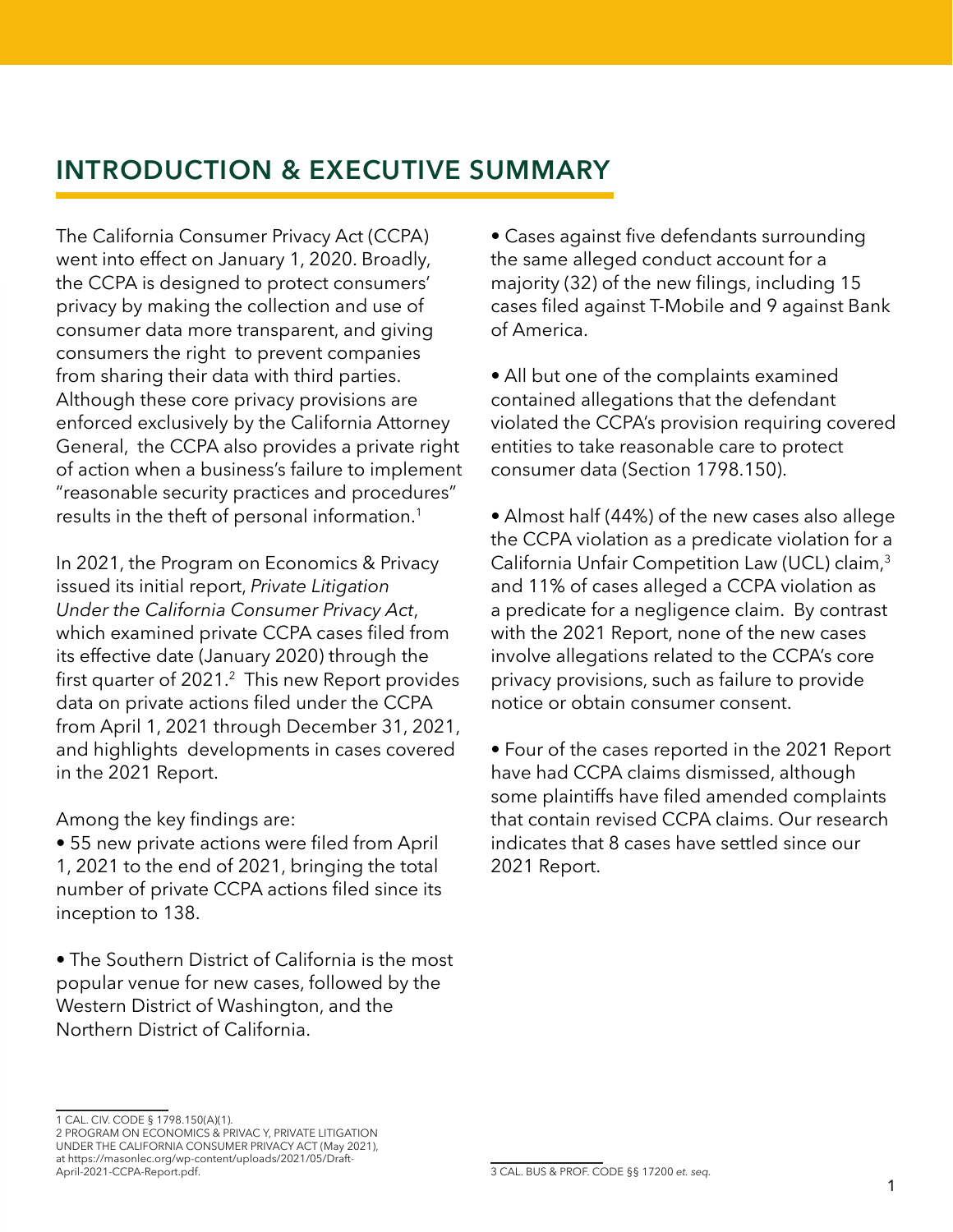#### **NUMBER OF CASES AND TYPES OF CLAIMS**

A search of federal and state dockets from April 1, 2021-December 31, 2021 discovered 55 new cases filed that had causes of actions based on allegations that the defendant violated the CCPA. As shown in Figure 1, all but one of the new cases bases their CCPA claim on the data breach provision (Section 1798.150) — the only provision for which there is an explicit private right of action. Almost half (24) of the new cases also allege the CCPA violation as a predicate unlawful act for California's Unfair Competition Law (UCL). Six new cases allege that the CCPA violation also constituted negligence.



FIGURE 1 CCPA CLAIMS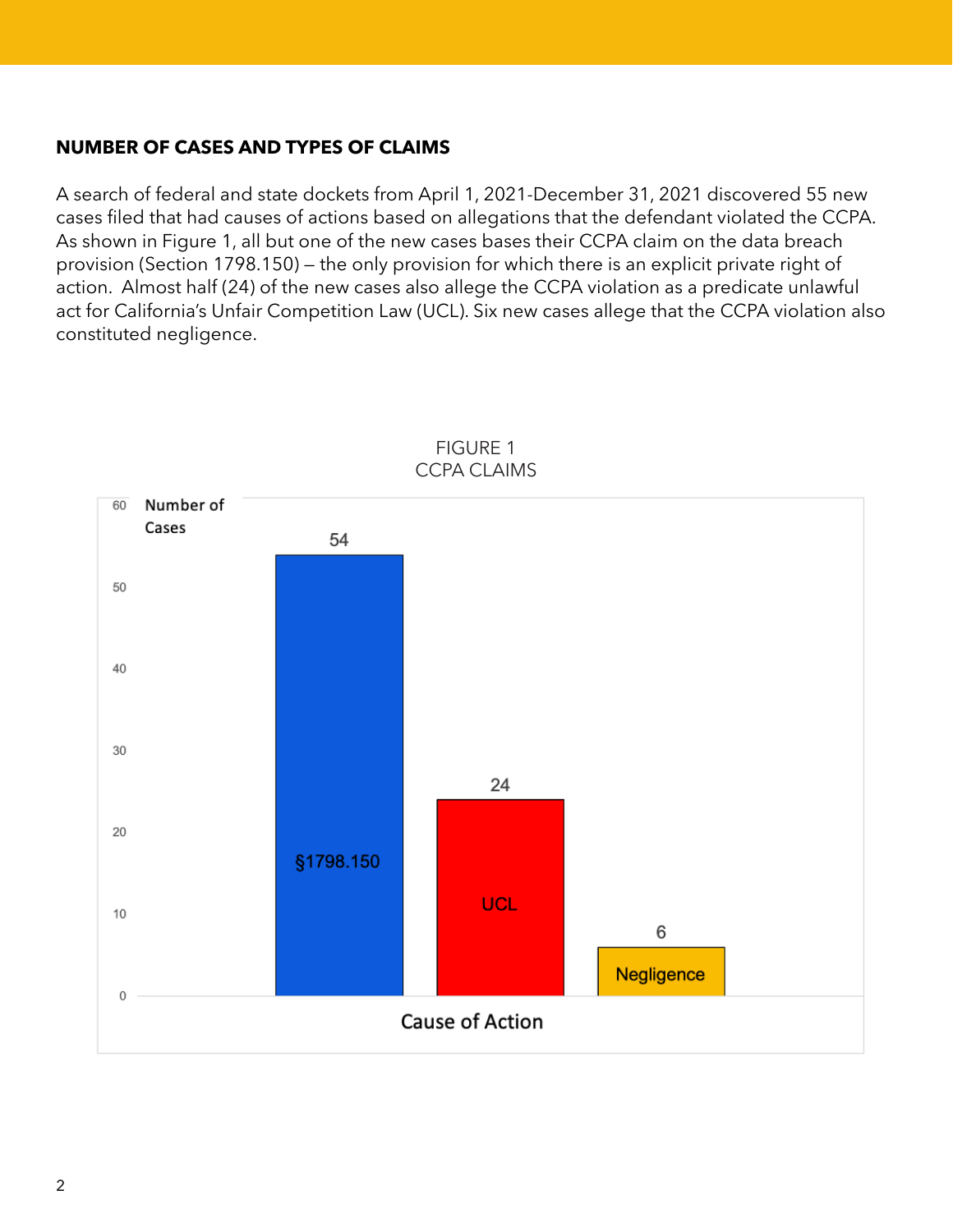| Defendant                                                   | Number of Cases with<br><b>CCPA</b> Allegations | Courts                                                          |
|-------------------------------------------------------------|-------------------------------------------------|-----------------------------------------------------------------|
| T-Mobile USA Inc.                                           | 15                                              | C.D. Cal.<br>N.D. Cal.<br>$W.D. Mo.*$<br>W.D.N.Y.<br>W.D. Wash. |
| Bank of America, N.A.                                       | 9                                               | $S.D. Cal.*$<br>D.S.C<br>Cal. Super. Ct.                        |
| Dickey's Barbecue                                           | 3                                               | N.D. Tex.                                                       |
| Restaurants, Inc.<br>USA Waste-Management<br>Resources, LLC | 3                                               | S.D.N.Y.                                                        |
| The Regents of the<br>University of California              | $\overline{2}$                                  | S.D. Cal.                                                       |

TABLE 1 DEFENDANTS WITH MULTIPLE CCPA CASES

\*District where case is being consolidated.

Table 1 shows that many of these new cases are driven by a few separate fact patterns: five cases account for a majority (32) of the new filings. For example, plaintiffs filed 15 separate actions against T-Mobile and 9 against Bank of America for alleged data security deficiencies that led to data breaches. There are also multiple cases filed against Dickey's Barbecue, USA Waste-Management Resources, and the Regents of the University of California.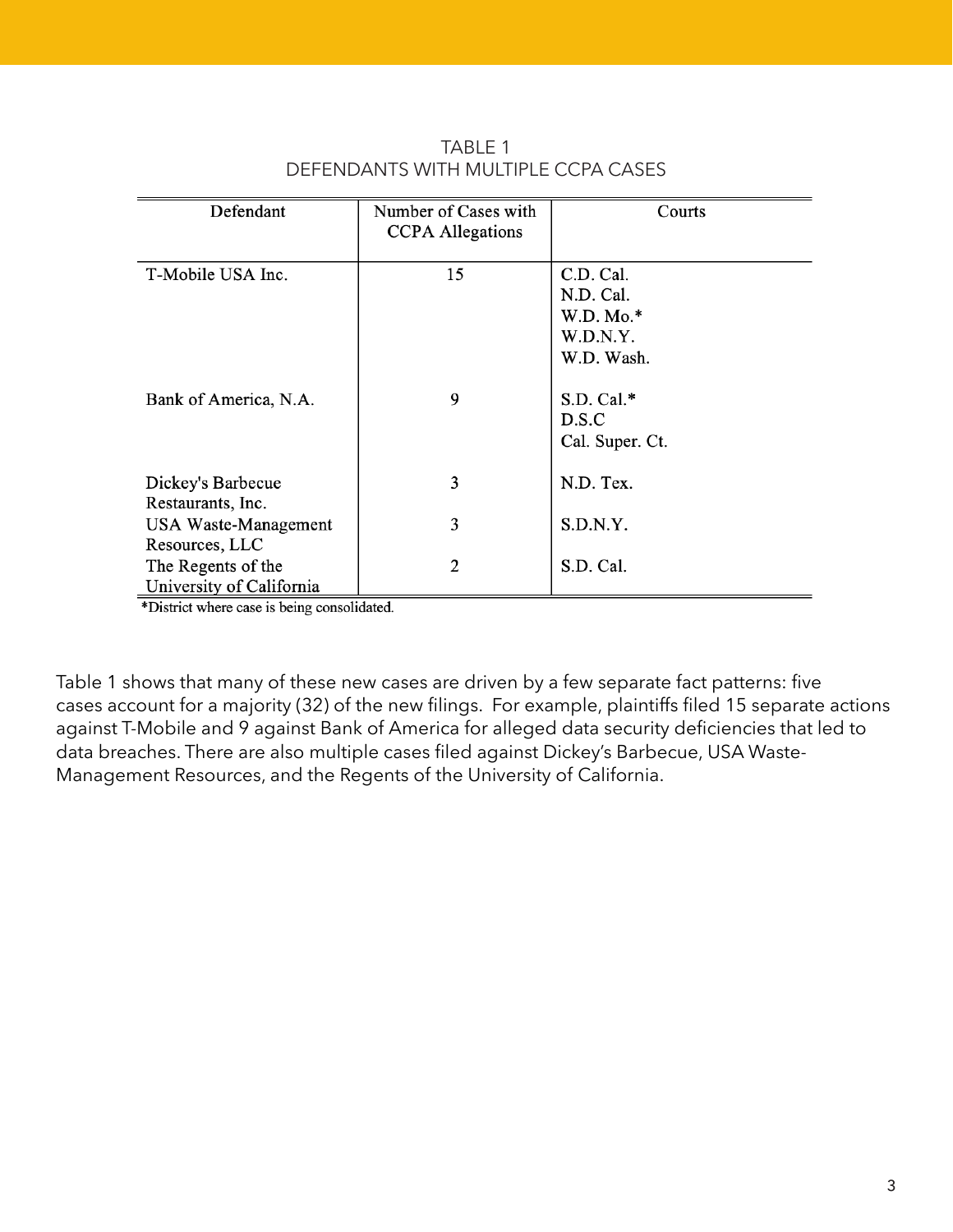#### **VENUE**

Figure 2 shows the distribution of venue for filed cases. Plaintiffs filed cases in 21 separate courts: 19 cases in federal district courts, and two cases in California and Illinois state courts. By a wide margin — and not surprisingly — plaintiffs filed more cases in Califronia (22) than any other individual state. Nonetheless, plaintiffs filed a majority (60%) of new cases in non-California courts. Looking at specific courts, the number of new filings in the Southern District of California (12) and the Western District of Washington (11) were more than double those in the districts with the next largest number of new filings (Northern District of California and Southern District of New York). As seen in Table 1, the large volume of filings in these courts was driven primarily by the T-Mobile and Bank of America class actions.



FIGURE 2 VENUE

4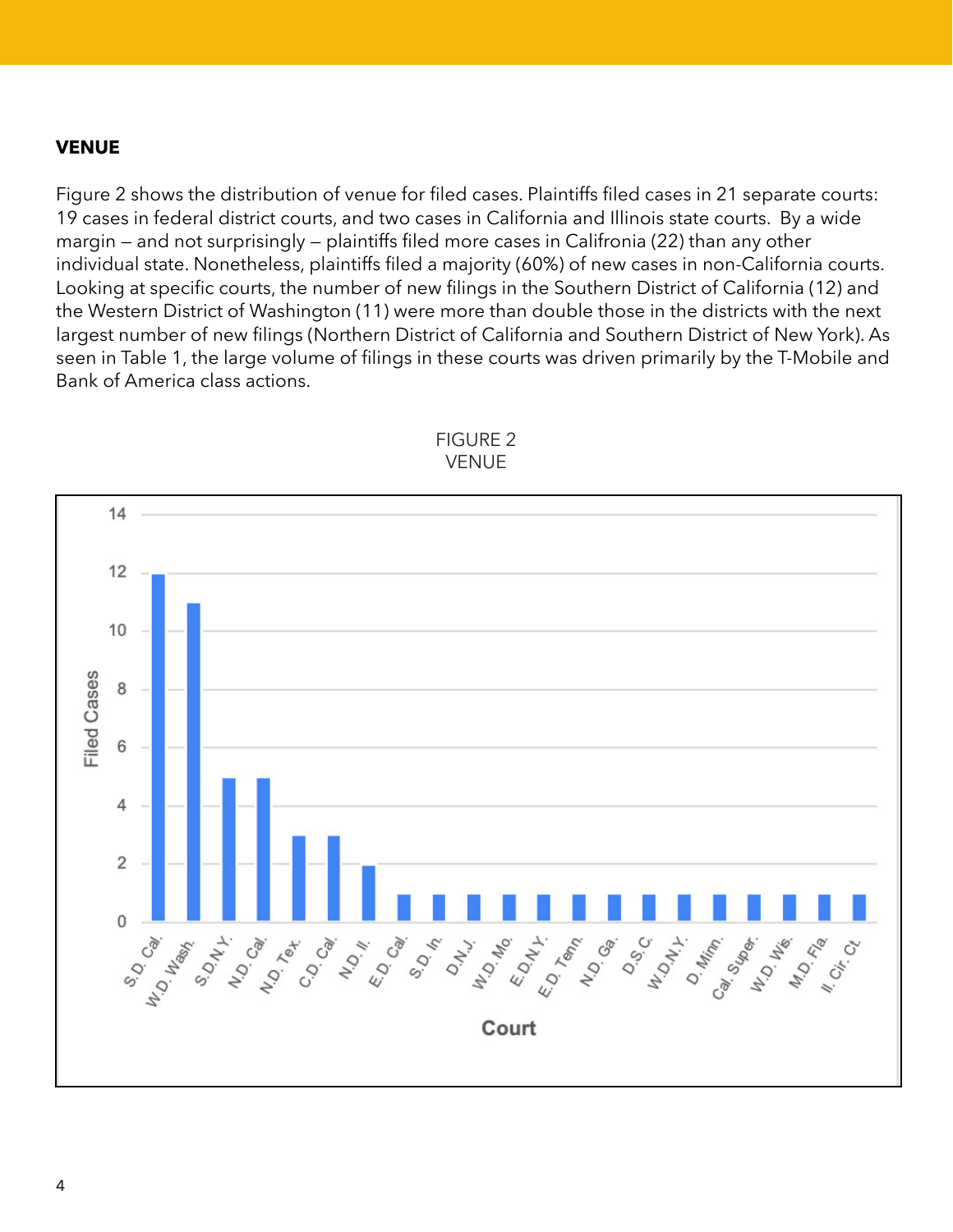#### **DISPOSITION**

Of the active cases reported in the 2021 CCPA Report, four have had CCPA claims dismissed for various reasons.4 In *Mullinex v. U.S. Fertility*, for example, the court held that because the defendant was a business associate of a HIPPA-covered entity, it was explicitly exempt from the CCPA.5 The court in *Burns v. Mammoth Media* dismissed the plaintiff's complaint for failing to allege sufficient injury to satisfy Article III standing requirements.<sup>6</sup> Both *Griffey v. Magellan Health*<sup>7</sup> and *Maag v. U.S. Bank National Association8* involved insufficient allegations that the defendant failed to take adequate security precautions. Review of the dockets suggests that seven of the active cases from the 2021 Report have since settled.<sup>9</sup> In addition, one case filed since the 2021 Report has also settled.10

#### **CONCLUSION**

CCPA filings continued apace, with 55 new cases in the last nine months of 2021. The use of additional UCL and negligence claims predicated on CCPA violations continues to be an important strategy for plaintiffs. One key difference between the newly reported cases and those from the 2021 Report, however, is that none of the CCPA claims involved alleged violations of the CCPA's core privacy provisions. Instead, all direct CCPA claims (and UCL and negligence claims predicated on CCPA violations) center on the data breach provision (Section 1798.150), which expressly provides a limited private right of action. As courts continue to decide dispositive motions involving CCPA claims, the character of harm covered by the CCPA and what the CCPA requires of businesses will come into sharper focus.

4 *Mullinix v. US Fertility, LLC*, 8:21-cv-00409 (C.D. Cal.); *Griffey v. Magellan Health Inc.,* 2:20-cv-01282 (D. Ariz.); *Burns v. Mammoth Media, Inc.,* 2:20-cv-04855 (C.D. Cal.); *Maag v. U.S. Bank National* 

5 *Mullinix v. US Fertility, LLC*, 2021 WL 4395975, at \*5 (C.D. Cal. Apr. 21, 2021). The CCPA specifically exempts a "business associated of a covered entity governed by the privacy, security, and data breach

*Assoc.*, 3:21-cv-00031 (S.D. Cal.).

notification rules issued by the United States Department of Health and Human Services . . .". CAL. CIV. CODE §1798.146(a)(3).

<sup>6</sup> *Burns v. Mammoth Media, Inc.,* 2021 WL 3500964 (C.D. Cal. Aug. 6, 2021). Defendant introduced evidence that the data accessed during the breach was "essentially useless," which the plaintiff did not counter. Accordingly, the court held the data breach "could not possibly have caused the risk of identity theft, fraud, and attendant harms alleged." *Id.* at \*\*3-4. Plaintiff filed an amended complaint that did not include any CCPA allegations.

<sup>7</sup> *Griffey v. Magellan Health Inc.*, 2021 WL 4427065, at \*15 (D. Ariz. Sept. 27, 2021). The court characterized plaintiffs allegations as conclusory because they essentially stated that "because there was a breach,

Magellan's security was inadequate." *Id.* The court also held that Griffey failed sufficiently to allege harm. Plaintiff filed an amended complaint with CCPA allegations, and a motion to dismiss is currently pending.

<sup>8</sup> *Maag v. U.S. Bank, Nat'l Ass'n*, 2021 WL 5605278 (S.D. Cal. Apr. 8, 2021). The plaintiff in Maag filed an amended complaint with a CCPA claim, and both parties agreed to remand the case to California

Superior Court.

<sup>9</sup> *In Re: Hanna Andersson and Salesforce.com Data Breach Litigation*, No. 3:20-cv-00812 (N.D. Cal. Feb 03, 2020); *Llamas v. Truefire, LLC,* No. 8:20-cv-00857 (M.D. Fla. Apr. 14, 2020); *Pfeiffer v. Radnet, Inc.*, No. 2:20-cv-09553 (C.D. Cal. Oct 19, 2020); *Poling v. Artech L.L.C.,* No. 3:20-cv-07630 (N.D. Cal. Oct 29, 2020), *Hashemi et al v. Bosley, Inc.*, No. 2:21-cv-00946 (C.D. Cal. Feb 01, 2021), *Cochran v. Accellion, Inc.,* No. 5:21-cv-01887 (N.D. Cal. Mar 17, 2021), *Beyer v. Flagstar Bancorp, Inc.*, No. 5:21-cv-02239 (N.D. Cal. Mar 30, 2021).

<sup>10</sup> *Powers v. Filters Fast LLC,* No. 3:20-cv-00982 (W.D. Wis. Oct 26, 2020).